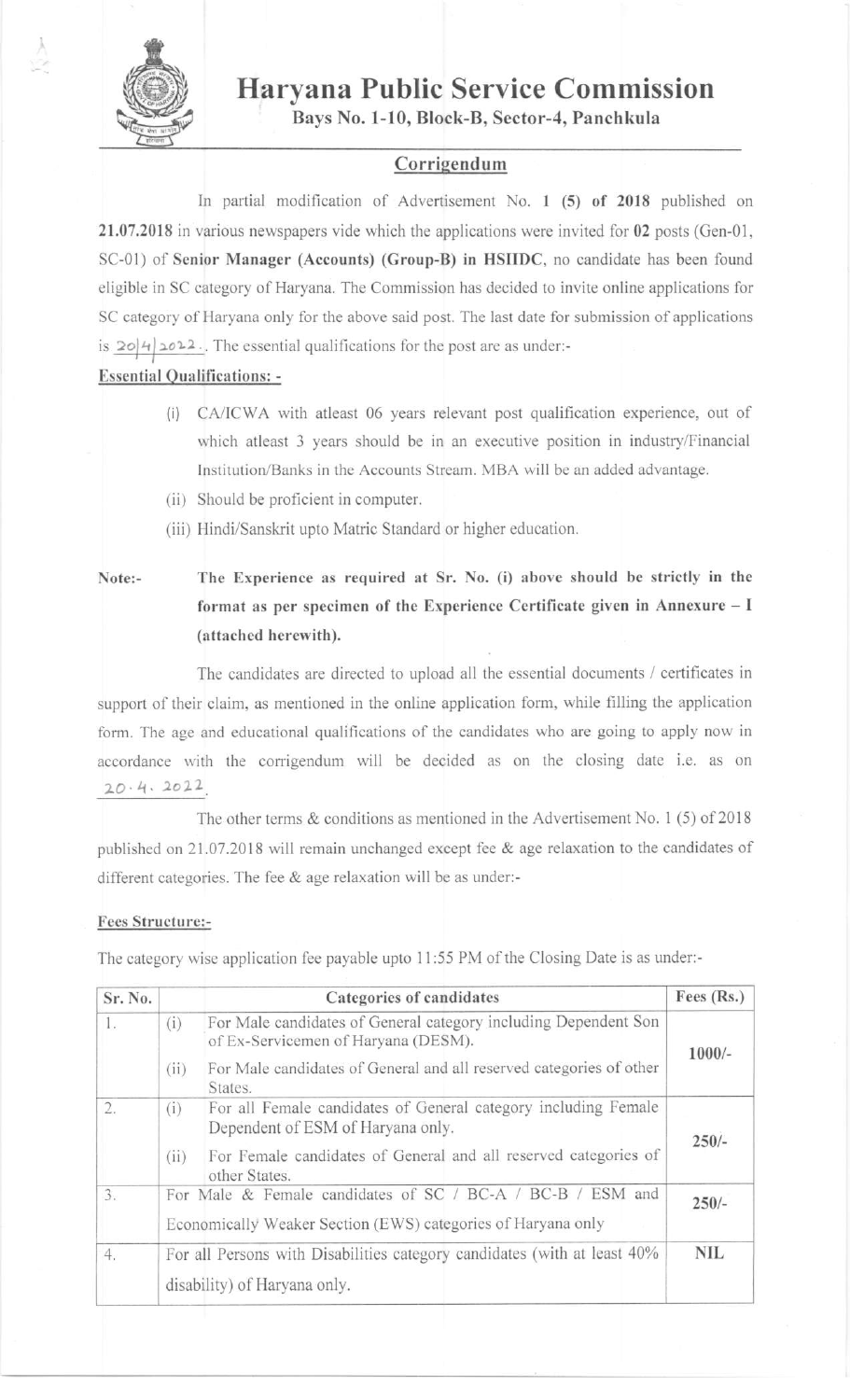# Age Relaxation:-

 $\frac{1}{2}$ 

| Sr. No. | Categories where relaxation is<br>admissible                                                                                                                                             | No. of years of relaxation                                                                                                                                                                          |
|---------|------------------------------------------------------------------------------------------------------------------------------------------------------------------------------------------|-----------------------------------------------------------------------------------------------------------------------------------------------------------------------------------------------------|
| I.      | Scheduled Castes of Haryana                                                                                                                                                              | 5 years                                                                                                                                                                                             |
| Π.      | Wives of military personnel who are<br>disabled while in military service of<br>Haryana                                                                                                  | 5 years                                                                                                                                                                                             |
| III.    | Widowed<br>legally<br>divorced<br>or<br>women provided she<br>has<br>not<br>remarried of Haryana                                                                                         | 5 years                                                                                                                                                                                             |
| IV.     | Judicially separated women residing<br>separately for more than two years<br>from the date as prescribed for the<br>purpose of age for candidates of<br>other categories of Haryana      | 5 years                                                                                                                                                                                             |
| V.      | Unmarried women of Haryana                                                                                                                                                               | 5 years                                                                                                                                                                                             |
| VI.     | Disabled persons who are covered<br>under the Rights of Persons with<br>Disabilities Act, 2016 of Haryana                                                                                | 5 years $(+5$ years if candidates belongs to<br>Scheduled Castes) subject to maximum 55<br>years.                                                                                                   |
|         |                                                                                                                                                                                          | Note: Relaxation in age limit shall be<br>applicable irrespective of the fact<br>whether the post is reserved or not,<br>provided the post is identified suitable<br>for persons with disabilities. |
| VII.    | Persons who have already worked or<br>presently working on adhoc /<br>contract / work-charged / daily<br>wages basis in any Department /<br>Board / Corporation of Haryana<br>Government | Equal to the period of experience on adhoc /<br>contract / work-charged / daily wages basis<br>excluding the period of break, if any, subject<br>to attaining the maximum age of 55 years.          |

Dated: 01.04.2022

Secretary<br>Haryana Public Service Commission<br>Panchkula